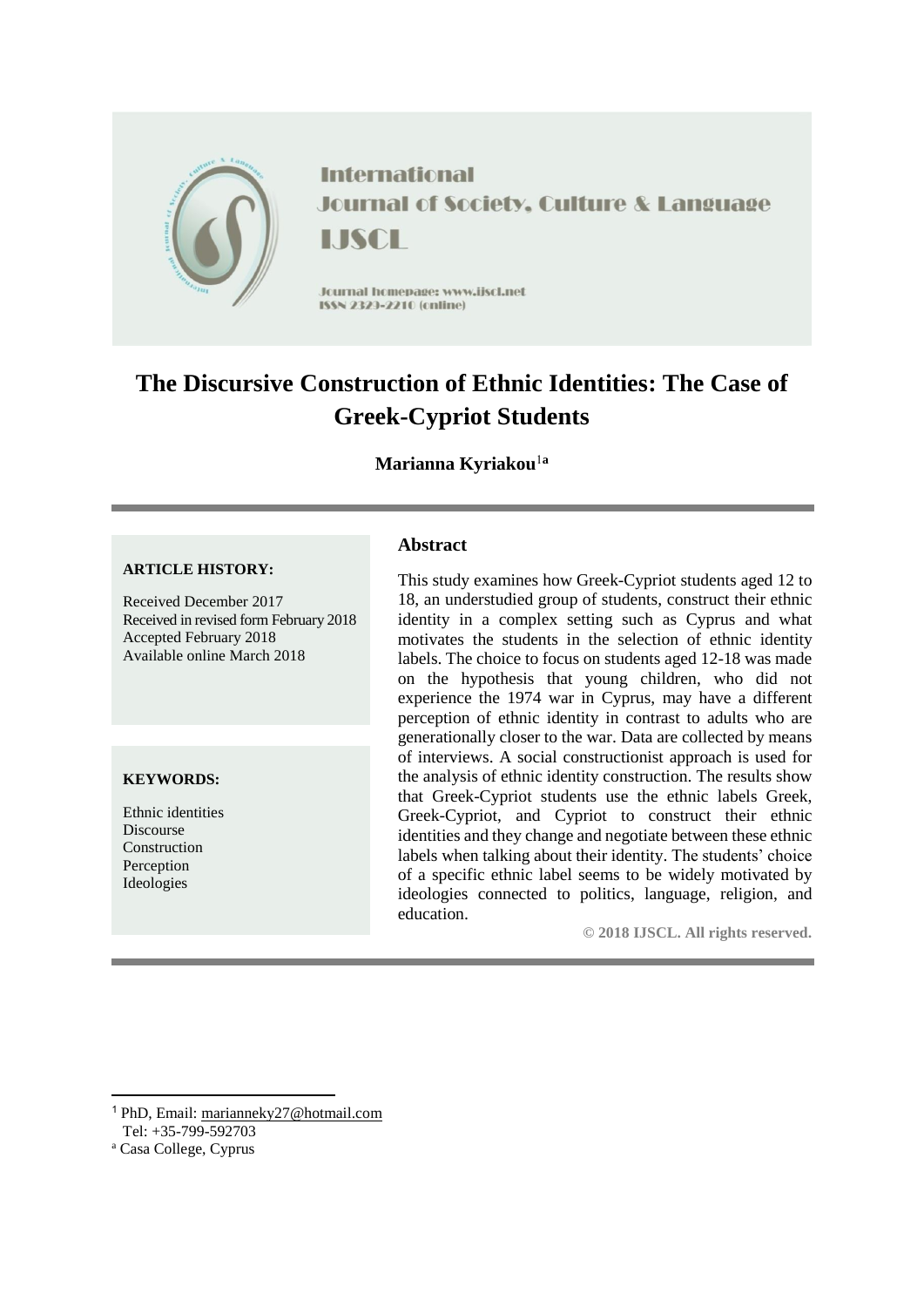# **1. Introduction**

he present study examines the sociolinguistic situation of the Greek-Cypriot community of Cyprus, the third The present study examines the sociolinguistic situation of the Greek-<br>Cypriot community of Cyprus, the third<br>largest island in the Mediterranean (Richter, 2010), where two forms of the same language are spoken: Standard Modern Greek (henceforth SMG), the official variety of Cyprus, and Greek-Cypriot (henceforth GC), the non-standard native variety of Greek-Cypriots. Cyprus is (politically and geographically) divided into two distinct communities, the Turkish-Cypriot and Greek-Cypriot, as a result of the 1974 war. This study employs the term 'Greek-Cypriot' to refer to all Cypriots living in the Greek-speaking community of Cyprus because the term 'Cypriot' may also include 'Turkish-Cypriots', the citizens of the Turkish-Cypriot community of Cyprus. A close relationship exists between Cyprus and Greece and SMG is spoken in the Greek-Cypriot community. The prevailing language ideology in Cyprus is that GC is a dialect of SMG; this ideology is mainly transmitted by the educational system of Cyprus, in addition to the ideology that Greek-Cypriots are ethnically Greek (Arvaniti, 2006a).

This research is different from other studies on ethnic identity in Cyprus because it investigates specifically the ethnic identities of an underexamined group of Greek-Cypriot students, aged 12 to 18, and how they construct their ethnic identity in discourse. Research has been carried out on the issue of ethnic identity in Cyprus regarding the Greek-Cypriot and Turkish-Cypriot identities in particular (possibly due to the present political situation of Cyprus, namely, the North part of Cyprus being under Turkish occupation) and to a lesser extent, the Greek and Cypriot identities. Specifically, previous research on identity in Cyprus mainly involves studies on the construction of Greek and Turkish ethnicities in Cyprus (Pollis, 1996), Greek-Cypriots' narratives about the 1974 war (Papadakis, 1998), the Greek-Cypriot and Turkish-Cypriot identities (e.g., Spyrou, 2002, 2006) on children's perception of the 'Turk'), children's national and European identities (Ioannidou, 2004; Philippou, 2005) and university students' construction of linguistic and social identity (Papapavlou & Sophocleous, 2009). An overview of ethnic identity studies in Cyprus suggests that the perception and construction of ethnic identity by Greek-Cypriots, and particularly by adolescent students aged 12 to 18, has not been the focus of previous studies in Cyprus. This age group may perceive and construct their ethnic identity differently from adults as they did not experience the 1974 war like their parents and grandparents did. As noted above, Greek-Cypriots live in a linguistically and politically complex context which possibly shapes the way they perceive themselves ethnically. To illustrate this, they are native speakers of both GC (a non-standard variety often associated with negative attitudes; Papapavlou, 1998) and SMG (which is also the official language of Greece) which is formally acquired through education from the age of six. The Greek language and identity are highly promoted to Greek-Cypriots through education. Simultaneously, Greek-Cypriots live in a country divided into two distinct communities and Turkish-Cypriots or Turks in general are represented in their minds as the 'enemy' (Spyrou, 2006). Therefore, the present study aims to answer the question of how diglossic speakers (in Ferguson's (1959) terms), in this case Greek-Cypriot adolescents, define themselves ethnically in a bicommunal and Greek-centred setting such as Cyprus.

# **2. Theoretical Framework**

# **2.1. Ethnic Identity and Ideologies in Cyprus**

Research in Cyprus suggests that political and language ideologies influence language policy (and, consequently, education) and Greek-Cypriots' perception and construction of ethnic identities (e.g., Karoulla-Vrikki, 2007; Karyolemou, 2001, 2002). Previous research also suggests that although both Cypriot and Greek identities are significant for Greek-Cypriots, the Cypriot identity prevails over the Greek identity (Peristianis, 2006; Philippou, 2005). To begin with, political beliefs play a significant role in Cyprus as they are connected to the history of the island and its present situation (the division of the island). Specifically, the political and historical developments in Cyprus have placed Greek-Cypriots onto a continuum of two ideologies, Cyprocentrism, which considers the Cypriot identity as the ethnic identity in Cyprus, and Hellenocentrism, which considers the Greek identity as the ethnic identity in Cyprus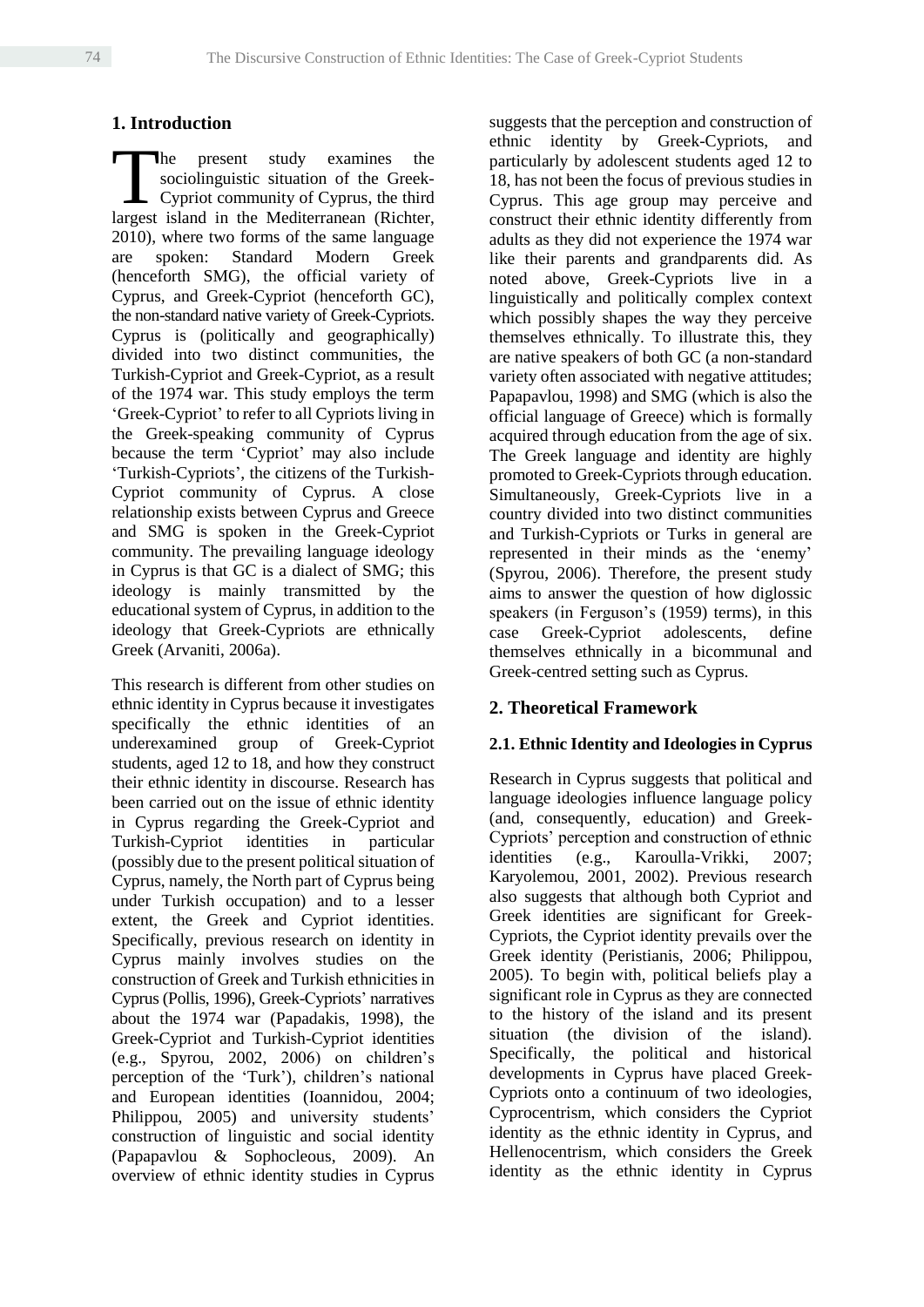(Karoulla-Vrikki, 2007; see also Mavratsas, 1999; Papadakis, 1998). Language ideology also affects Cypriot language policy as the prevailing language ideology in Cyprus is that GC is a dialect of SMG and, consequently, that Cypriots are ethnically Greek (Arvaniti, 2006b). SMG is the official language of Cyprus and it is considered as the national language and as the main mechanism for defining ethnic identity in Cyprus (Goutsos & Karyolemou, 2004; Hadjioannou, Tsiplakou, & Kappler, 2011; Karyolemou, 2001). SMG has been regarded as a close link between Greek-Cypriots and their mother country Greece, and connected with the Greek ethnic identity (Ioannidou, 2009).

The Greek identity is associated with the Greek language and religion, while SMG is "the first and perhaps the most important component of Greek identity" and connects Cyprus with the rest of the Greek world (Ioannidou, 2009, pp. 126-127). This is illustrated in Philippou's (2005) study on how ten-year-old Greek-Cypriot pupils construct social identities in discourse (Greek-Cypriot, Cypriot, Greek, Mediterranean, European, age, gender, religion, locality, pupil, child, and human). The results of her study showed that the pupils' religious and national identities (that is, Cypriot, Greek-Cypriot, and Greek) were the most important. In their attempt to explain their Greek and Greek-Cypriot identity, pupils talked about common religion, language, customs and habits, common kinship and common bonds of blood with Greeks, and simultaneously expressed positive attitudes toward the Greek people and said that they considered Cyprus as a Greek island (Philippou, 2005). According to the Cypriot policy makers and to the curricula, the ethnic survival of Greek-Cypriots depends on the preservation of their Greek identity and particularly on the preservation of SMG (Ioannidou, 2009; see also Karoulla-Vrikki, 2007). As Ioannidou (2009) concludes, the policy in Cyprus is clearly based on ideological and national reasoning.

Hellenocentrism has influenced most of the main Cypriot institutions (such as the Cypriot state and judicial system, the Cypriot political parties, the Cypriot mass media, the Cypriot economic and financial system, the Cypriot church and educational system) which have been consequently 'Hellenised' (Mavratsas, 1999). 'Hellenism' is a term denoting the enduring unity of Greeks in time and space (Papadakis, 2003). An example of this is the primary and secondary educational system in Cyprus, which has until recently been a replica of the educational system of Greece and is considered as the crucial mechanism for the formation of a Greek ethnic identity in Cyprus (Mavratsas, 1999; see also Karoulla-Vrikki, 2007). Since the Greek identity and consciousness is promoted in Cyprus, the educational system of Cyprus is modelled after the Greek system and the Greek identity is transmitted to Greek-Cypriots through school and through the use of SMG. It seems that language and political ideologies are influential factors in institutions of power in Cyprus such as education; hence, children go to school and learn that SMG is the language of education, the media, religion, and politics and that Cypriots are ethnically Greek.

#### **2.2. Various Approaches to Identity Analysis**

From the social constructionist perspective, the study of identity and ethnic identity has taken various directions, and various approaches have been proposed aiming at a systematic discourse analysis of identity construction. Bucholtz and Hall (2005) for example proposed a framework based on five principles (emergence, positionality, indexicality, relationality, and partialness) for the analysis of identity as formed in linguistic interaction and considered identity in terms of its social practices. Moreover, De Cillia, Reisigl, and Wodak (1999, p. 154) suggest that "there is *no such thing as the one and only national identity* in an essentializing sense" (italics in the original) but that different identities are constructed in discourse according to context, namely, the social field, the situational setting of the discursive act and the topic of discussion. As "individual people change constantly in the course of their lives, be it physically, psychologically or socially", the concept of identity denotes an element changeable through time and engaged in a process (Wodak, De Cillia, Reisigl, & Liebhart, 1999, p. 11). In their study of Austrian nation and identity, De Cillia, Reisigl, and Wodak (1999, p. 149) examined how national sameness, uniqueness and difference are constructed in discourse and which linguistic devices and discursive strategies are used for these constructions; they suggest that their method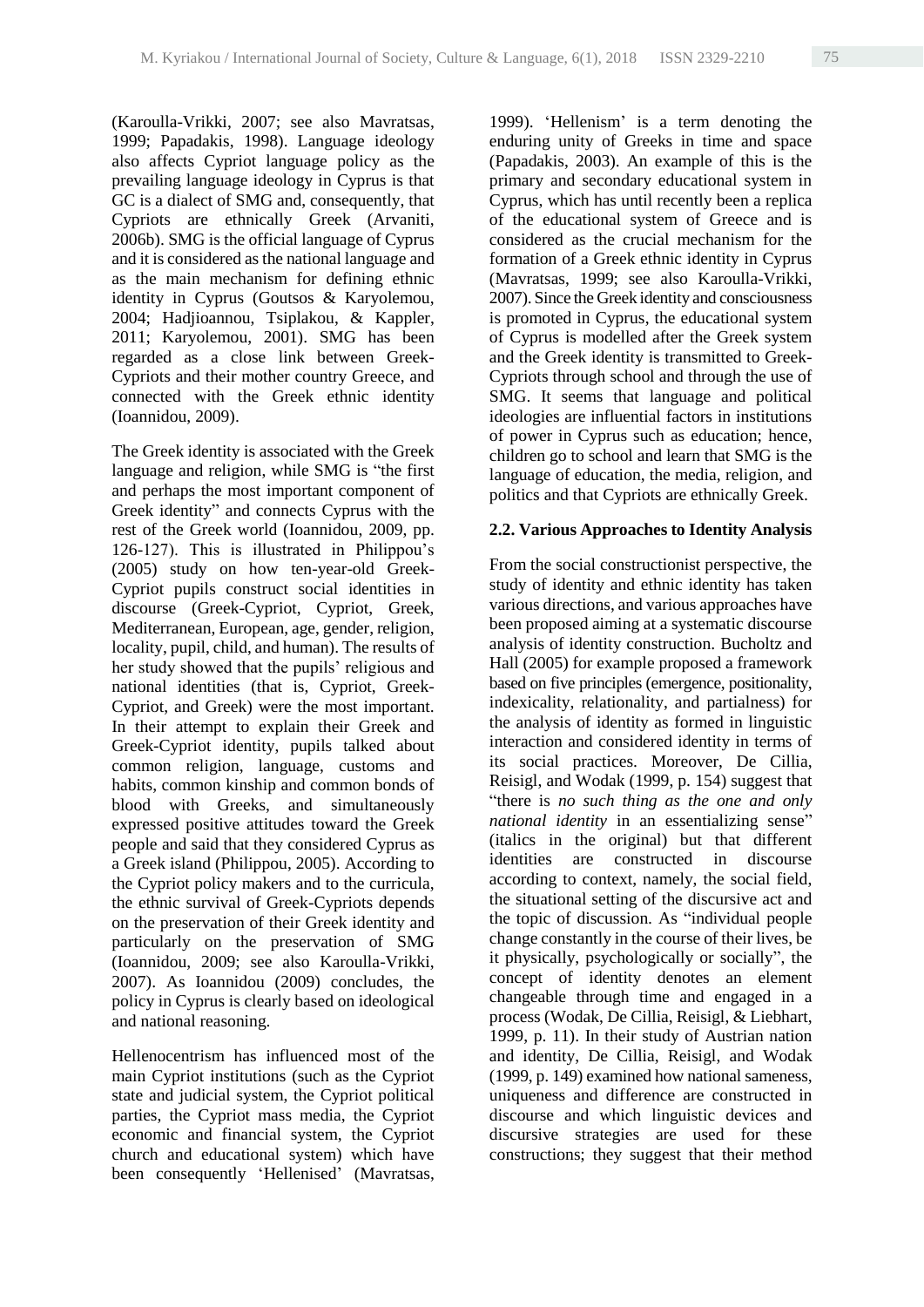can be applied to other cases besides the construction of Austrian identity.

On the other hand, Meinhof and Galasinski (2005) suggest not considering linguistic mechanisms in terms of sameness, uniqueness, and so forth, as these categories may prejudge what the contextually relevant features of identity are in a concrete community. They maintain that there cannot be universal linguistic resources which construct identity (Meinhof & Galasinski, 2005). The reason for this is that the discourse analysis of authentic language is "an interpretative, context-sensitive, qualitative reading of texts", and it cannot be done in a mechanical way by ticking off instances of specific lexical or grammatical items as evidence of a particular set or sets of identities (Meinhof & Galasinski, 2005, p. 16). Speakers' linguistic resources in identity construction should not be decided in advance; what Meinhof and Galasinski (2005, pp.15-17) have called the "language of belonging" is the whole spectrum of language tools (including categories such as time and place) used to construct the speaker's identity within the particular context. For these researchers, identities, whether ethnic, regional, or local, are context-bound; "language constructs ethnicity here and now, rather than universally or permanently" (Meinhof & Galasinski, 2005, p. 18).

Although people invoke multiple identities where identity is a choice, the society (or the community or relatives) may also provide various identities for people, which do not necessarily agree with one another. This is what Meinhof and Galasinski (2005, pp. 10-11) call "imposition of identities"; that is, these identities are ideologically motivated. Considering identities to be flexible and changeable does not mean that they are haphazard, because "if discourse is social and subject to all kinds of social and cultural rules", the same can be said of identities (Meinhof & Galasinski, 2005, p. 11). To relate this to the case of Cyprus, regardless of how Greek-Cypriots identify themselves, when completing an official application form they have to choose between given identities such as 'Cypriot' or 'other nationality', which is possibly due to the ideology that people born in Cyprus are Cypriot. In such cases, people cannot necessarily choose their (preferred) identity, which may be the same as that offered, or it may be different such as Greek-Cypriot or Greek. However, these imposed identities are not constructed by people themselves in interaction but by society.

Following Meinhof and Galasinski's (2005) view that the indicators of identity are multiple and varied, this study takes a bottom-up approach and does not assume a priori specific linguistic resources as identity indicators. This study adopts a social constructionist approach in the conviction that identities are flexible, context-driven, and constructed in discourse. The social constructionist theory regards discourse as an object of common exchange and "as an orientation to knowledge and to the character of psychological constructs, constructionism forms a significant challenge to conventional understandings" (Gergen, 1985, p. 266). Social constructionism considers gender for example as being interactionally accomplished, as an identity being negotiated and renegotiated constantly through linguistic exchange and social performance (Cerulo, 1997). That is, in the social constructionist approach, the researcher is interested in what kind of identity a speaker is trying to construct in performing a verbal act or in displaying a particular stance (Ochs, 1993). Generally, according to the post-modernist perspective, social structures, and consequently, social identities are not fixed objects which can be associated with linguistic objects; in fact, linguistic phenomena cannot be straightforwardly associated as they are very changeable and flexible (Gafaranga, 2005).

The reason for selecting this approach is that focusing on the whole language spectrum and not on specific categories will help avoid omitting something that could be useful for this study. In the social constructionist view, the way people understand the world is historically and culturally specific (Burr, 2003). The concepts and categories people use are the products of a particular culture and history. The notions of 'children' and 'gender', for example, have undergone significant changes within the timespan of the last fifty years or so; what was thought 'normal' or 'natural' in the past for children to do has changed (e.g., they have legal rights). Similarly, the categories of 'man' and 'woman' were questioned with regard to the debate of how to classify people after gender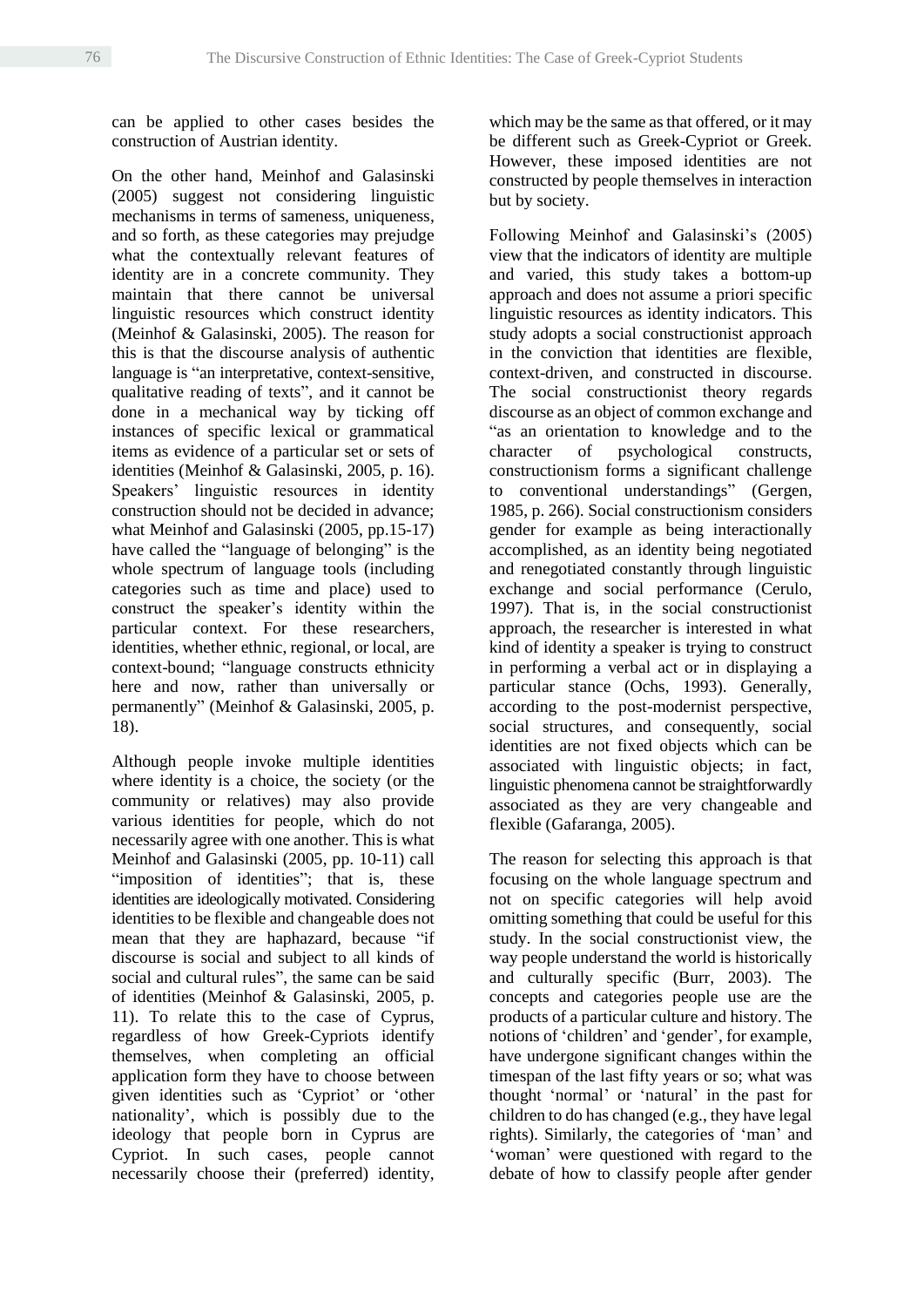reassignment surgery (Burr, 2003). For these reasons, this study investigates the ethnic identity of Greek-Cypriot students as they construct it in discourse and rejects the view that identity is assigned to individuals. In other words, instead of a brought-along identity (such as Zimmerman's (1998) transportable identities), I suggest viewing identities as constructed in discourse and, therefore, ideologically driven.

# **3. Methodology**

This paper is part of a bigger study that uses a mixed methods approach and data are collected by means of classroom observations, interviews, questionnaires, and an experiment similar to the matched guise technique (Labov, 1966). The mixed methods approach has been selected in this study for triangulation purposes. The triangulation design involves gathering data from various sources, using various data collection methods and theories to strengthen the conclusions resulting from the data analysis and discussion of results (Rallis & Rossman, 2009). In this paper, I discuss the results obtained from the interviews. The 450 participants of this study were male and female students attending Greek-speaking state schools in Nicosia, the capital of Cyprus, specifically high school and lyceum students. Six male and six female students were interviewed, four students from each age group (12, 15, and 18-year-old students). The students, who were unknown to the researcher before the beginning of the research, were selected according to three main criteria: age, nationality, and type of school. The data collection engaged three main age groups: 12, 15, and 18-year-old students. The students' nationality was (Greek-) Cypriot and they attended state schools in Cyprus where the language of instruction is SMG. The reason for focusing on students attending state schools is that the language of instruction in most private schools in Cyprus is English (Karoulla-Vrikki, 2007), whereas for the purposes of this research I needed students studying in Greek-speaking schools.

The interviews were conducted in Nicosia, outside the school setting, and specifically, in the interviewees' houses. The interview is often viewed as a core method in qualitative research (Richards, 2009) and can be defined as "a conversation with a purpose" (Burgess, 1997, p.

102). The type of interview used in this research was the semi-structured interview. In a semistructured interview, the researcher has a clear picture of the topics that need to be covered and for this reason, an interview guide is used (Richards, 2009). As the interview was semistructured, new questions and sub-themes were allowed to emerge and were discussed. In this project, the interview guide consisted of approximately 24 questions. The interviews were recorded, and the students were reassured that nobody would listen or have access to those recordings besides the researcher. The interviews lasted almost an hour for the group of 18-yearold students and 20 to 30 minutes for the groups of 12 and 15-year-old students; this is possibly due to the fact that the 18-year-old students seemed more relaxed and more confident in expressing themselves than the other two age groups.

The language used in the interviews was a mixture of both SMG and GC to make the interaction less formal and make the participants feel comfortable in expressing themselves. Otherwise, the use of SMG would possibly make the students pay attention to how they speak and not what they say. The interviews, which are qualitative data, were fully transcribed in SMG as GC has no official orthography and were translated into English using an approach faithful to meaning; that is, the purpose of the translation was to transfer the SMG data to English without changing the meaning of the sentences.

Ethics and trustworthiness are essential issues to consider when conducting quantitative and qualitative research (Dӧrnyei, 2007). The interviews involved personal contact and, therefore, the participants were treated with anonymity and confidentiality and were reassured that their personal details would remain anonymous and confidential. Also, for ethical reasons, informed consent was obtained from the parents whose children participated in the interviews before carrying out the research as most of the students were minors. For anonymity and confidentiality reasons, the names used in the interview extracts presented below are not the real names of the participants; next to each pseudonym, the age of each student is included.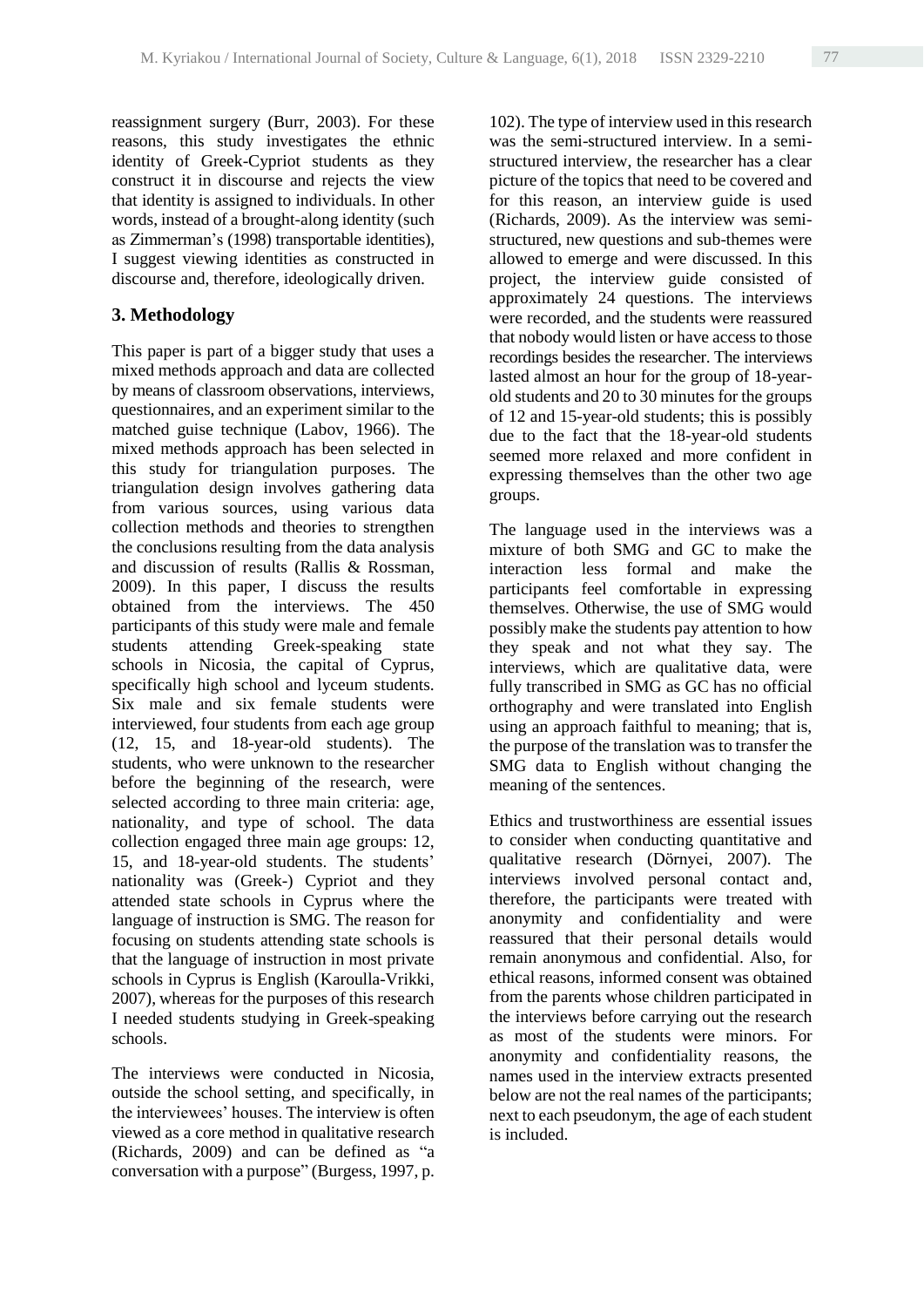# **4. Results**

The interview had the form of an informal discussion and it started with a few questions unrelated to the research scope (such as about family and school) in order to allow the interviewees to relax, and proceeded with introductory questions such as "where do you come from?" or "what language do you speak?". When students were asked to talk about their origin and nationality, most of them (7 out of 12) defined themselves as Cypriots and the motivating factors behind the choice of this label resides in the fact that they are of Cypriot origin, Cyprus is their place of residence and the language they speak is GC. This is illustrated in the following extract.

# **Extract 1**

*Interviewer*: Where do you come from?

*Maria (age 12)*: I am Cypriot as I was born in Cyprus and I speak Cypriot. My parents are also from Cyprus.

*Interviewer*: So, are the people born in Cyprus Cypriot?

*Maria (age 12)*: Well, if their parents are also born in Cyprus, then yes.

A smaller number of interviewees (4 out of 12) defined themselves as "Greek-Cypriot":

# **Extract 2**

*Interviewer*: You said that you come from Cyprus. So, what is your nationality? *Elena (age 18)*: Greek-Cypriot. I am also Greek, not Greek, I feel Greek but I wasn't born in Greece in order to say yes I am. But I feel Greek and I believe that in Cyprus, Greeks came from Greece and the civilisation started. *Interviewer*: Why do you consider yourself Greek-Cypriot? Why do you feel Greek? *Elena (age 18)*: Because I speak Greek, I have Greek education, I am Orthodox and Christian and I live in Cyprus.

In this extract, the student constructs her Greek-Cypriot identity. This example shows the kind of identity work that might be going on behind a specific choice of label. The choice of the label Greek-Cypriot seems to be motivated, as the student explains, by the fact that she is not Greek because she was not born in Greece but because she feels Greek. The negotiation between "Greek" and "Greek-Cypriot" at the beginning of Extract 2, "*Greek-Cypriot. I am*  *also Greek, not Greek, I feel Greek*", suggests the identity work going on behind the student's choice of "Greek-Cypriot". This is also evident in the student's construction of common values between Cyprus and Greece such as origin, language, religion, and education. Her construction of ethnic identity in relation to her religious identity (Orthodox) and her linguistic identity (a Greek speaker) reflects the relationality principle in which identity is a relational phenomenon (Bucholtz & Hall, 2005).

Only one interviewee (out of the twelve interviewees) defined himself as "Greek" and rejected the term "Greek-Cypriot" as he argued that this is a new term introduced after Cyprus Independence (1960) devoid of historical credibility.

# **Extract 3**

*Marios (age 18)*: I consider myself Greek because "Greek-Cypriot" was introduced after Independence took place. Before the Independence, the term "Greek-Cypriot" did not exist. But I am not going to give my opinion on why Independence took place or why union (with Greece) did not take place. I consider myself Greek. I am integrated in the Greek nation, I believe in Orthodoxy, I speak Greek. And generally, my culture is Greek.

In this extract, the interviewee explicitly constructs in discourse his sense of "belonging" (as in Meinhof & Galasinski's (2005) terms) to the Greek nation; he defines himself as Greek through the construction of common values between Cyprus and Greece such as language, religion, and culture by emphasising the fact that he belongs, he is "integrated" to the Greek nation. The indexicality principle (Bucholtz & Hall, 2005) emerges as the student constructs his identity with explicit reference to identity categories and labels (such as "Greek" and "Greek-Cypriot"). What seems to motivate the student's choice of label, namely, "Greek" and the rejection of other ethnic identity labels such as "Greek-Cypriot" is his political ideology. Namely, he is against Cyprus' Independence and in favour of a union with Greece, an ideology mainly held by the Cypriot right wing party. This shows that besides language ideology, which is a motivating factor for the choice of ethnic identity in both Extracts 2 and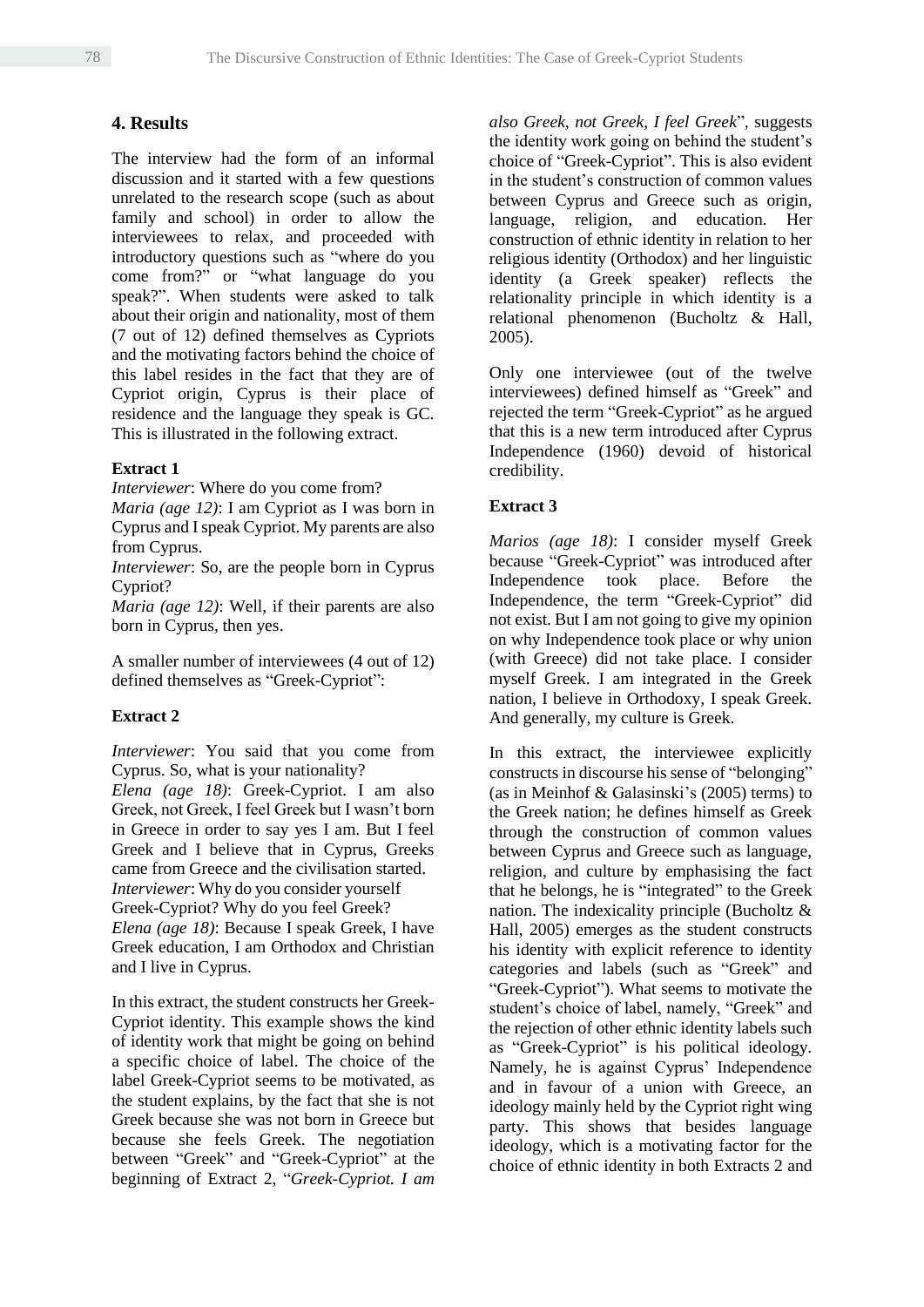3, political ideology also influences students' ethnic identity construction in Cyprus.

Moreover, students constructed their ethnic identities by creating three associations: that of language sameness between SMG and GC, of national sameness between Greeks and Greek-Cypriots, and of common values between Cyprus and Greece (such as language, origin, and religion). For most students, and particularly the 18-year-old interviewees, the language sameness in terms of form/structure between SMG and GC may have an ideological origin. The extract below illustrates this.

#### **Extract 4**

*Interviewer*: You said before that you speak Greek. What about the Cypriot dialect? Do you speak both?

*Marios (age 18)*: In my opinion, these two (SMG and GC) are interconnected. You cannot split them. The one cannot exist without the other. There is the Greek language and the Cypriot dialect is based on the Greek language. It cannot, that is, you cannot remove the bases, the structures and just leave the surface. It will logically collapse.

In this extract, the interviewee constructs an ideological bond between SMG and GC. The indexicality principle (Bucholtz & Hall, 2005) is reflected in stance taking; that is, the student constructs an ideological bond between SMG and GC, and thus, his linguistic identity, by maintaining that SMG and GC form one entity. The strength of this ideological bond is expressed by the use of the verbs "interconnected", "cannot split", "cannot exist", "cannot remove", and "will collapse". The personal pronoun "you" has an indexical function referring possibly to all Greek-Cypriots suggesting that they should not differentiate SMG and GC as they constitute the same variety. Also, the use of the personal pronoun "you" instead of "I" may imply that the student wishes to exclude himself from the actions of "splitting" and "removing" as for him the relationship, the connection between SMG and GC is a reality and he would not even consider differentiating the two.

According to some students, this ideological bond, which explains the language sameness between SMG and GC, is generally associated

with ethnicity and origin. That is to say, although some students acknowledged that Cyprus is not part of Greece but an independent state, most students reported considering that Cyprus and GC, as the other Greek islands and dialects (such as the Cretan), are part of Hellenism (*Marios 18*). 'Hellenism' is a term denoting the Greek nation in general, all over the world including Cypriots (Babiniotis, 2008). In Cyprus, it is often used as the 'Cypriot Hellenism' such as in newspaper articles where its use may suggest a degree of nationalism toward Greece. This is illustrated in the extract below.

### **Extract 5**

*Interviewer*: What is the relationship between Cyprus and Greece?

*George (age 18)*: Cyprus is an independent state. We speak GC which is a dialect of SMG like the Cretan which is also a dialect of SMG.

*Interviewer*: OK, but Crete is a Greek island while Cyprus is independent. Is the relationship between Cyprus and Greece based on the use of the same official language, SMG?

*George (age 18)*: As Greeks, we are Greeks, the mother country is Greece. We have its language with our characteristics. Language and religion are the two basic things which define a nation. We said before that the first inhabitants of Cyprus were the Achaeans and they left their mark here and we were Hellenised, we became Greek and we are integrated in the Greek nation. It's like the DNA.

In this extract, the interviewee constructs his ethnic identity and the ethnic identity of all Cypriots as Greek; this identity is constructed via indexicality by the use of the personal pronoun "we" (including himself and all Cypriots) and by the use of repetition and nationalistic expressions. Specifically, using repetition, "as Greeks, we are Greeks", the interviewee constructs the "Greekness" (the Greek aspect) of Cyprus which suggests that the relationship between Greeks and Greek-Cypriots is a relationship of national sameness. What seems to motivate the student's choice of the label Greek and its emphasis (repetition), is Cyprus' Greek origin, a fact constructed by most interviewees. In this case, sameness is national, which implies that the two countries, Cyprus and Greece, are ethnically similar. In addition, through this statement, the language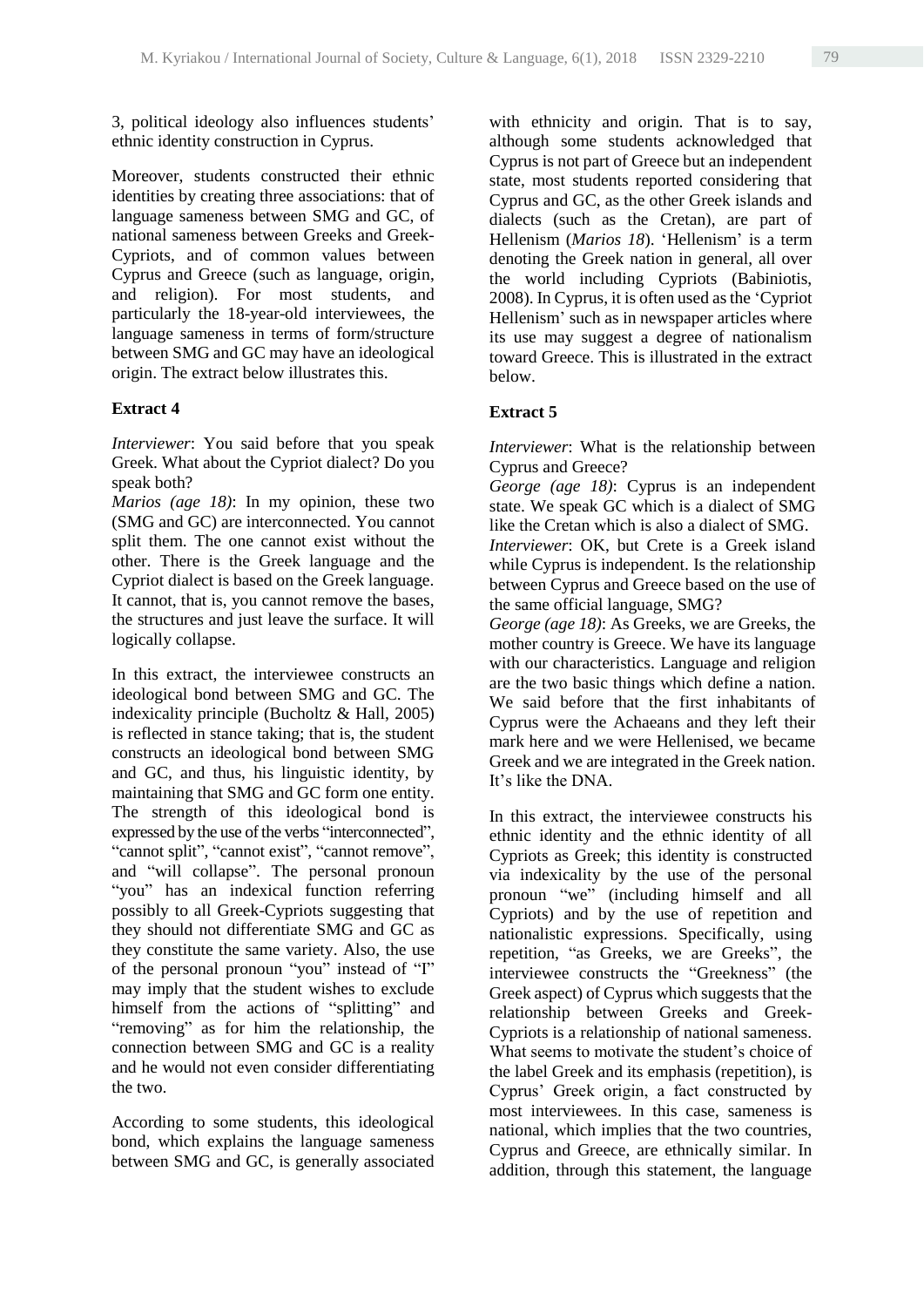sameness between SMG and GC is evoked in the expression "its language (SMG) with our characteristics".

The interviewee in Extract 5 also uses nationalistic expressions to construct the national sameness between Cyprus and Greece such as "mother country" (denoting that Greece is the mother country of Cyprus as SMG is the mother language of GC), "the Achaeans left their mark" (denoting the Greek origin of Cyprus), "we were Hellenised" and "DNA" (denoting the bond between Greeks and Greek-Cypriots, their common origin). To justify or explain this sameness, the interviewee constructs common values between Cyprus and Greece such as language (SMG), origin (the Achaeans), and religion (both countries are Orthodox). The relationality principle in this case emerges as relating linguistic identity to ethnic identity and to religious identity, suggesting that identity is a relational phenomenon (Bucholtz & Hall, 2005).

Other students also construct a common identity between Cypriots and Greeks and their statements have nationalistic undertones such as the one below.

### **Extract 6**

*Anna (age 15)*: We have a common identity. Nobody can question this. This is proven through the centuries. The first inhabitants of Cyprus were the Achaeans. The Achaeans had come from Peloponnese and they were the first

# **Table 1**  $\sum_{n=1}^{\infty}$  **Table 1**

 $SFLJ \times TJ$ 

people who inhabited Cyprus. The Greek roots of Cyprus emanate from antiquity. Nobody can doubt this and this is proven by the fact that we still speak Greek in Cyprus.

The use of the personal pronoun "we" in Extract 6 has an indexical function referring to both Greeks and Greek-Cypriots; the interviewee explains that the common identity/national sameness between Greeks and Greek-Cypriots is proven by the Greek origin of Cyprus (Achaeans) and by the present use of SMG in Cyprus. Nationalistic undertones emerge in this statement through the repetition of the expressions "nobody can question this", "nobody can doubt this", and the use of verbs such as "proven" and "emanate". In addition, the interviewees' statements in Extracts 2, 5, and 6 create the false conception that before the Greeks (Achaeans) came to Cyprus (bringing along with them civilization, as the students say) nobody else lived on the island. Since most students in the interviews emphasise the Greek origin of Cyprus, it can be assumed that this false conception is constructed at school, which, as stated in section 2.1, is the main mechanism promoting and cultivating the Greek language and identity.

Furthermore, having categorised themselves ethnically, the interviewees were asked to define the concepts of Greek, Cypriot, and Greek-Cypriot. Table 1 below summarises the definitions provided by the interviewees of this study:

| Students Definitions of Ethnic Labets |                                                              |
|---------------------------------------|--------------------------------------------------------------|
| A Cypriot                             | is a Greek-Cypriot or a Turkish-Cypriot                      |
|                                       | lives in Cyprus, has Cypriot parents, is a citizen of Cyprus |
|                                       | speaks GC or SMG                                             |
| A Greek                               | comes from Greece, has Greek parents, Greek origin           |
|                                       | is an Albanian-Greek or Pontic-Greek                         |
|                                       | is Orthodox                                                  |
|                                       | speaks and uses SMG (not GC) in all domains                  |
| <b>A Greek-Cypriot</b>                | lives in Cyprus, has a Cypriot or Greek parent               |
|                                       | is Orthodox                                                  |
|                                       | has Greek education, Greek history                           |
|                                       | speaks SMG or both SMG and GC                                |

Similarly to the extracts analysed above, Table 1 shows that students' construction of the three ethnic identity labels are motivated by factors such as origin and place of residence, language use, religion, education, and history. Specifically, in the interviewees' reports the Cypriot identity is associated with Cyprus and includes Greek-Cypriots and Turkish-Cypriots, which suggests that students may consider Turkish-Cypriots as fellow citizens. The Greek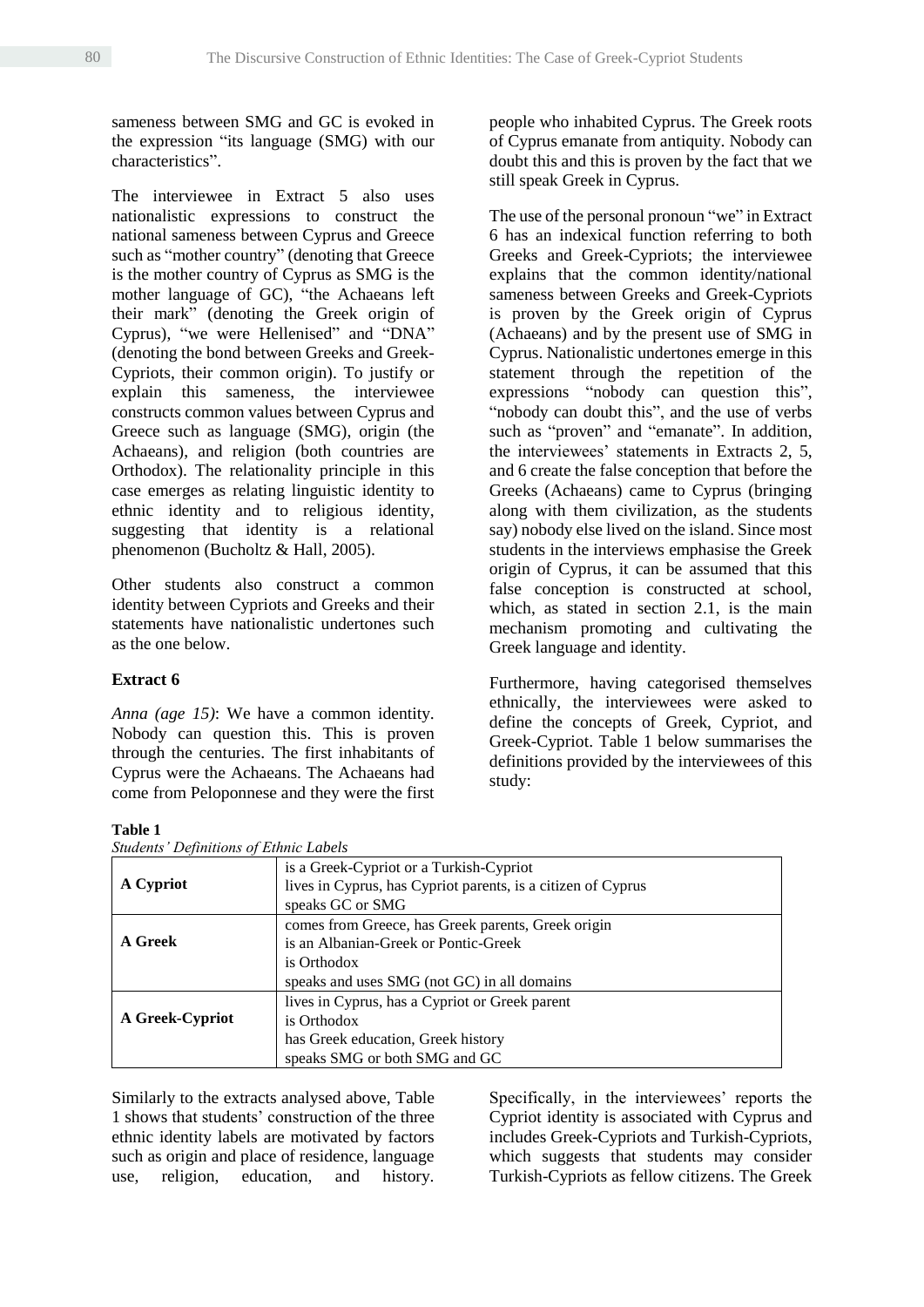identity is associated with Greece and includes people with hyphenated identities such as Albanian-Greek, and the Greek-Cypriot identity with both Greek and Cypriot origins. In addition, some students associate the definition of these ethnic labels with language. The Cypriot and Greek-Cypriot identities are associated with speaking GC and SMG, whereas the Greek identity is associated with speaking SMG and "not GC". Students may wish to emphasise that GC is a variety reserved for Greek-Cypriots and not Greeks, although language sameness between the two varieties emerges throughout the data analysis.

#### **Extract 7**

*Paul (age 15)*: A Cypriot is someone who speaks GC but still, it is SMG.

These statements suggest that both varieties are part of Greek-Cypriots' linguistic identity and through their use, students define themselves ethnically.

According to some students, ethnic selfdefinition may not always be associated with language, origin or place of residence; it can be a matter of preference, an individual choice.

### **Extract 8**

*Paul (age 15)*: A Greek-Cypriot is someone who wants to be both.

This suggests that Greek-Cypriots can choose the identity label they wish to have, either Cypriot or Greek-Cypriot. In general, according to the interviewees' definitions presented in Table 1, 15, and 18-year-old students associated "Greek-Cypriot" with religious identity, history, education, language, and origin as these create an ideological bond between Greeks and Greek-Cypriots. For 12-year-old students, the label Greek-Cypriot is related to birthplace (parent from Greece or born in Greece) and language (speaker of SMG and GC). This suggests that for 15 and 18-year-old students, being Greek-Cypriot has more of an ideological dimension (associated with history, religion, and education) rather than actual origin or language spoken, as it is for younger students.

The construction of national sameness between Greeks and Greek-Cypriots also emerged when interviewees were asked how they feel in terms of identity in various exchanges with Greeks. Specifically, they were asked whether they feel Greek in a friendly encounter with mainland Greeks and perceive the relationship between Greek-Cypriots and mainland Greeks as a "brotherly" one or whether they feel Cypriot and distance themselves from mainland Greeks (that is, by not identifying with them ethnically). Most interviewees reported that they identify themselves ethnically with Greeks when interacting with them and that they perceive this relationship as a brotherly one.

#### **Extract 9**

*Marios (age 18)*: I feel that I am Greek too.

Some interviewees further stressed the bond between Greeks and Greek-Cypriots.

#### **Extract 10**

*Anna (age 15)*: I basically feel more Greek because I feel that we have a lot in common with the Greeks. So, I wouldn't try to show that I am Cypriot and stress it in some way.

However, when students were asked to state how they would react if a Greek says something negative about Cyprus or Greek-Cypriots, a disassociation process began. Namely, some interviewees report that they would react negatively if their Greek interlocutors said something negative about Cyprus, undervalued Cyprus or Greek-Cypriots, or tried to differentiate themselves from them, and they would not have a friendly stance toward Greeks. For example, a student stated:

### **Extract 11**

*Elena (age 18)*: Let's say, if he/she considers that we are not the same and undervalues the fact that I am Cypriot, my Cypriot side will wake up.

These hypothetical comments of Greeks undervaluing Greek-Cypriots and not considering them as Greeks but only Cypriots suggest the different status prestige attached to SMG and GC and reveal a degree of insecurity (Labov, 2003) on the part of Greek-Cypriots about being Cypriots and speaking GC. Although these students had previously defined themselves as Cypriot and Greek-Cypriot by emphasising the bond between Cyprus and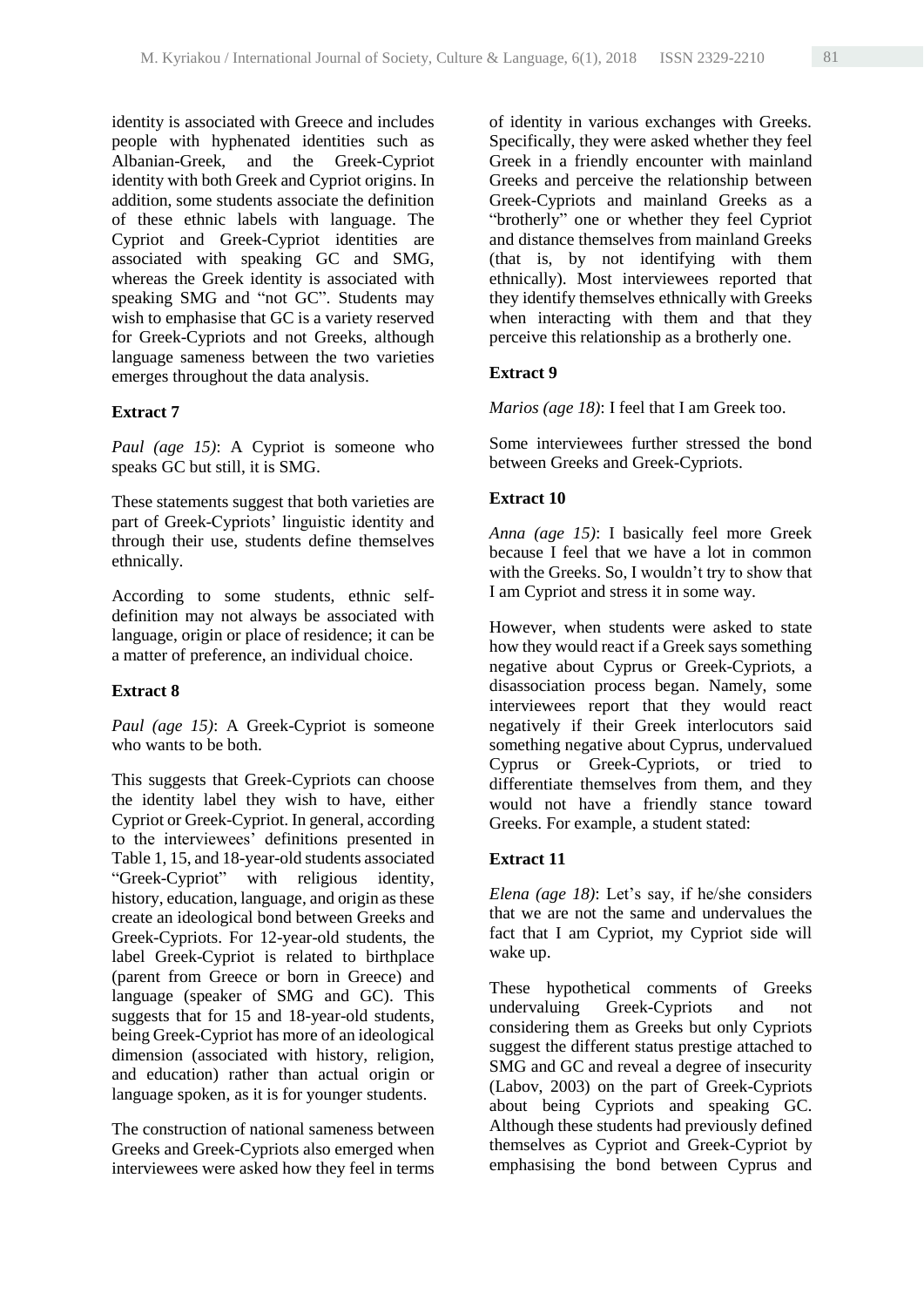Greece, language sameness, and national sameness, that GC is a dialect of Greek and so forth, they suddenly disassociate themselves from the Greek identity. In other words, on the one hand students associate themselves throughout the interview with the Greek identity, language, and nation, and on the other hand they distance themselves in a hypothetical context where Greeks do not consider Cypriots as ethnically similar. This example also shows that the ethnic identity of the students is changeable as they may define themselves as Cypriot in one context and Greek-Cypriot or Greek in another.

# **5. Concluding Remarks**

This study examined how students use language to construct their ethnic identities within the conceptual framework of social constructionism. During the interviews, which had the form of an informal discussion, students' ethnic identities were negotiated and renegotiated and constructed in relation to other identities such as linguistic, religious, and cultural. These results are similar to Philippou's (2005) study not only in that students relate their ethnic identity to other identities but also in the way they emphasise the common religion, origin, language, customs, and habits with the Greeks.

Although most students identified themselves as Cypriot and Greek-Cypriot and to a lesser extent as Greek, the results suggest that Greek-Cypriots embrace all three ethnic identities, Cypriot, Greek, and Greek-Cypriot, and express positive feelings toward these identities. Therefore, I suggest that for Greek-Cypriots, ethnic identity consists of a continuum of identities where the Cypriot identity is at one end of the continuum, the Greek-Cypriot identity is in the middle, and the Greek identity is at the other end. Students switch among these identities according to the context of communication, which shows the fluidity of identity. This continuum is illustrated in Figure 1 below.



**Figure 1** *Ethnic Identity Continuum*

The interview results showed that students constructed their ethnic identities by the use of elements that have an indexical function such as personal pronouns and ethnic labels, repetitions, nationalistic expressions, reference to origin, and history. Also, certain patterns arose from the students' interviews such as the construction of language sameness between SMG and GC, national sameness between Greeks and Greek-Cypriots, and of common values between Cyprus and Greece (such as language, origin, and religion). These patterns show the extent to which ethnic identity can be ideologically driven. Specifically, when students constructed their ethnic identities, 15 and 18-year-old students in particular, created these ideological bonds between Cyprus and Greece which seem to be connected to the ideologies promoted and developed by the educational system of Cyprus (as Karoulla-Vrikki (2007) also suggests). Besides the educational system of Cyprus, other factors influencing the students' construction of ethnic identity are the common religion between Cyprus and Greece (therefore, the Church in general) and their political ideologies (either right wing or left wing). Having established the factors associated with ideologies, I conclude that Greek-Cypriot students are influenced at a very young age by all these ideologies which affect and shape their construction of ethnic identities and consequently contribute to the construction of nationalism.

What is significant is that regardless of whether students consider themselves as Greek-Cypriot, Cypriot, or Greek, they nevertheless define their identities through the use not only of GC, which is their native variety, but also through the use of SMG. This suggests that although the native variety, GC, has great vitality within the Greek-Cypriot community, SMG also has a strong position in the language practices of Greek-Cypriot young population.

Although the scope of this research is rather small as it involves only one geographical area of Cyprus, it has, nevertheless, contributed to previous and current research by examining the ethnic identities of adolescent students and provided findings which can be compared to future research. This research also contributes to the general theory of identity as it shows the fluidity of identity and how this is affected by the history, politics, and ideologies of a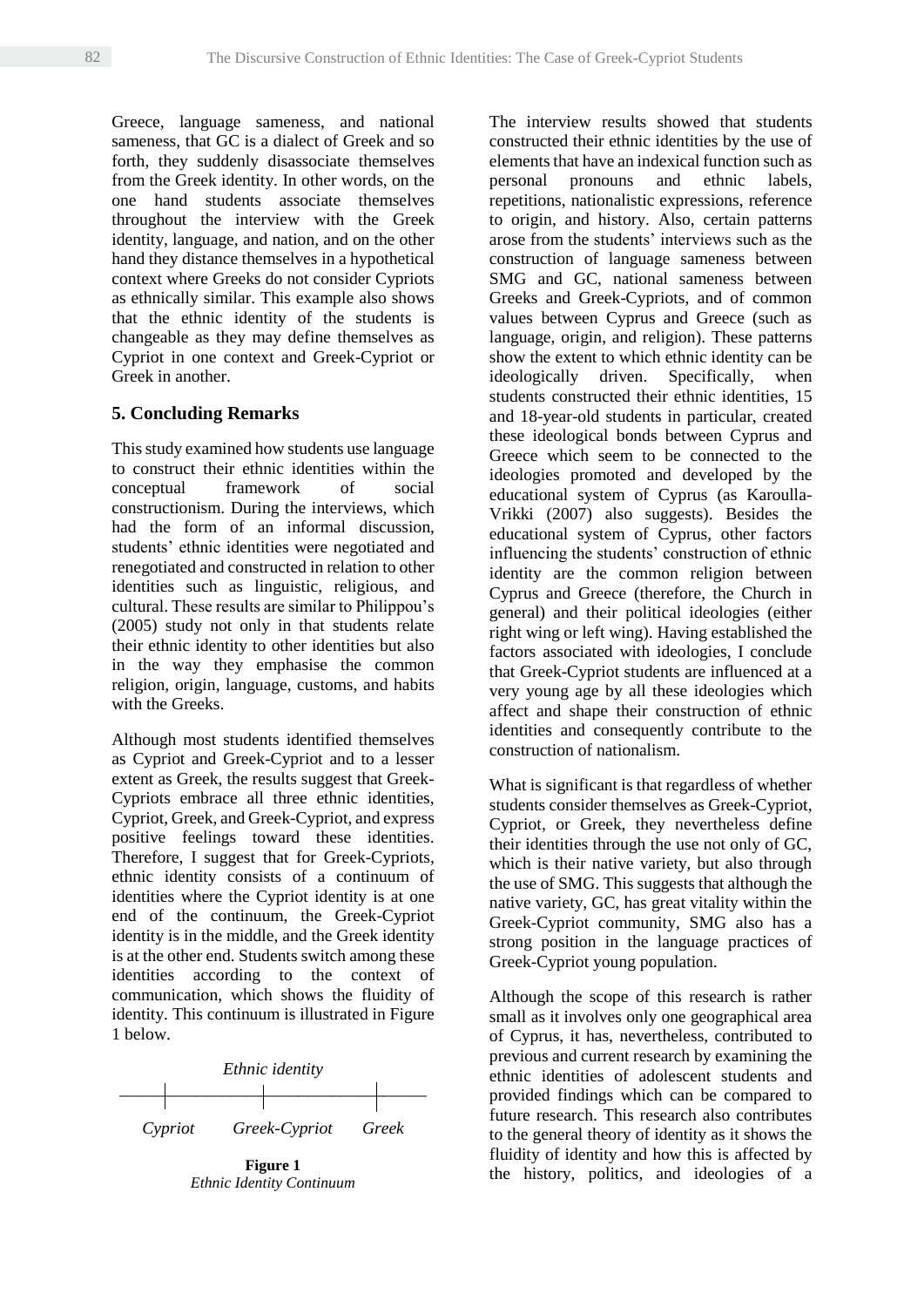community. Further research on Greek-Cypriots' ethnic identity construction would give more insights on what might be motivating the choice of different ethnic labels between students as well as on what might be motivating the nationalism constructed in the discourse of some students, whether this is in favour of their Cypriot or Greek identity. Also, it would be interesting to carry out research regarding the context-situations in which Greek-Cypriots disassociate themselves from the Greek people as well as whether and/or when Greeks associate or disassociate themselves from Greek-Cypriots.

#### **References**

- Arvaniti, A. (2006a). Linguistic practices in Cyprus and the emergence of Cypriot Standard Greek. *San Diego Linguistic Papers*, *2*, 1-24.
- Arvaniti, A. (2006b). Erasure as a means of maintaining diglossia in Cyprus. *San Diego Linguistic Papers*, *2*, 25-38.
- Babiniotis, G. (2008). *Lexiko tis neas ellinikis glossas [Dictionary of modern Greek language]* (3<sup>rd</sup> ed.). Athena: Center for Lexicology.
- Bucholtz, M., & Hall, K. (2005). Identity and interaction: A sociocultural linguistic approach. *Discourse Studies*, *7*(4-5), 585-614.
- Burgess, R. G. (1997). *In the field: An introduction in the field research*. London: Allen & Unwin.
- Burr, V. (2003). *Social constructionism*. London: Routledge.
- Cerulo, K. A. (1997). Identity construction: New issues, new directions. *Annual Review of Sociology*, *23*(1), 385-409.
- De Cillia, R., Reisigl, M., & Wodak, R. (1999). The discursive construction of national identities. *Discourse Society*, *10*(2), 149- 173.
- Dӧrnyei, Z. (2007). *Research methods in applied linguistics*. Oxford: Oxford University Press.
- Ferguson, C. A. (1959). Diglossia. *Word*, *15*(2), 325-340.
- Gafaranga, J. (2005). Demythologising language alternation studies: Conversational structure vs. social structure in bilingual interaction. *Journal of Pragmatics, 37*(3), 281–300.
- Gergen, K. J. (1985). The social constructionist movement in modern psychology. *American Psychologist*, *40*(3), 266-275.
- Goutsos, D., & Karyolemou, M. (2004). Introduction. The sociolinguistics of Cyprus: Studies from the Greek sphere. *International Journal of the Sociology of Language*, *168*, 1-17.
- Hadjioannou, X., Tsiplakou, S., & Kappler, M. (2011). Language policy and language planning in Cyprus. *Current Issues in Language Planning*, *12*(4), 503-569.
- Ioannidou, E. (2004). On language and ethnic identity among Greek Cypriot students. *Cyprus Review*, *16*(1), 29-52.
- Ioannidou, E. (2009). Language policy and ethnic identity in Greek Cypriot education. In B. Cornillie, J. Lambert, & P. Swiggers (Eds.), *Linguistic identities, language shift and language policy in Europe* (pp. 111-131). Louvain: Peeters.
- Karoulla-Vrikki, D. (2007). Education, language policy and identity in Cyprus: A diachronic perspective (1960-1997). In A. Papapavlou & P. Pavlou (Eds.), *Sociolinguistic and pedagogical dimensions of dialects in education* (pp. 80-100). UK: Cambridge Scholars Publishing.
- Karyolemou, M. (2001). From linguistic liberalism to legal regulation: The Greek language in Cyprus. *Language Problems and Language Planning*, *25*(1), 25-50.
- Karyolemou, M. (2002). When language policies change without changing. *Language Policy*, *1*(3), 213-236.
- Labov, W. (1966). *The social significance of speech in New York City*. Washington, DC: Centre for Applied Linguistics.
- Labov, W. (2003). Some sociolinguistic principles. In C. B. Paulston & R. G. Tucker (Eds.), *Sociolinguistics: The essential readings* (pp. 234-250). Malden, MA USA: Blackwell Publishing.
- Mavratsas, C. V. (1999). National identity and consciousness in everyday life: Towards a sociology of knowledge of Greek Cypriot nationalism. *Nations and Nationalism*, *5*(1), 91-104.
- Meinhof, U. H., & Galasinski, D. (2005). *The language of belonging*. New York: Palgrave Macmillan.
- Ochs, E. (1993). Constructing social identity: A language socialization perspective.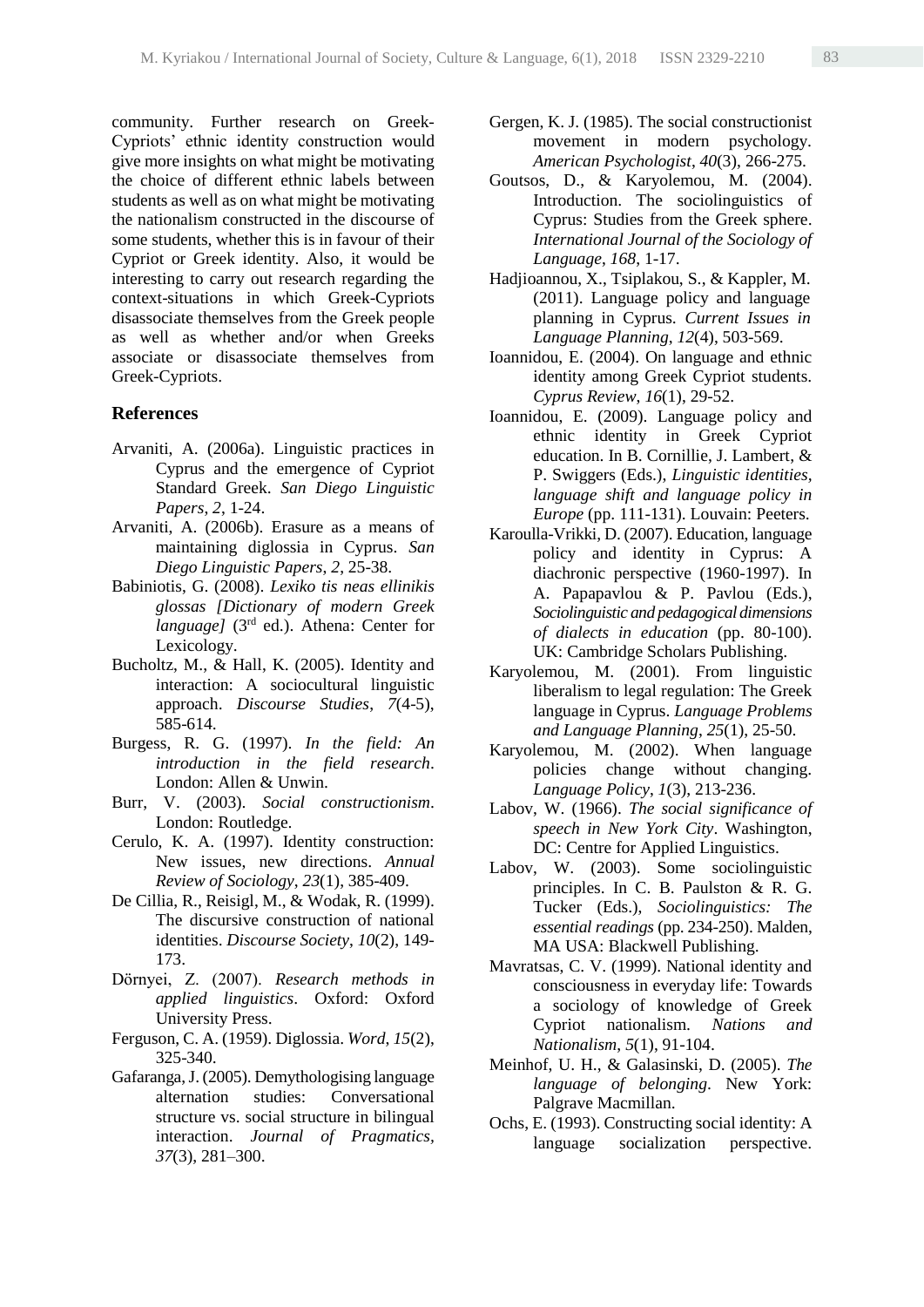*Research on Language and Social Interaction*, *26*(3), 287-306.

- Papadakis, Y. (1998). Greek Cypriot narratives of history and collective identity: Nationalism as a contested process. *American Ethnologist*, *25*(2), 159-165.
- Papadakis, Y. (2003). Nation, narrative and commemoration: Political ritual in divided Cyprus. *History and Anthropology*, *14*(3), 253-270.
- Papapavlou, A. (1998). Attitudes toward the Greek Cypriot dialect: Sociocultural implications. *International Journal of the Sociology of Language*, *134*(1), 15-28.
- Papapavlou, A., & Sophocleous, A. (2009). Relational social deixis and the linguistic construction of identity. *International Journal of Multilingualism*, *6*(1), 1-16.
- Peristianis, N. (2006). Cypriot nationalism, dual identity, and politics. In Y. Papadakis, N. Peristianis, & G. Welz (Eds.), *Divided Cyprus: Modernity, history and an island in conflict* (pp. 100-120). Indiana: Indiana University Press.
- Philippou, S. (2005). Constructing national and European identities: The case of Greek-Cypriot pupils. *Educational Studies*, *31*(3), 293-315.
- Pollis, A. (1996). The social construction of ethnicity and nationality: The case of Cyprus. *Nationalism and Ethnic Politics*, *2*(1), 67-90.
- Rallis, S. F., & Rossman, G. B. (2009). Ethics and trustworthiness. In J. Heigham & R. A. Croker (Eds.), *Qualitative research in applied linguistics: A practical introduction* (pp. 263-287). Basingstoke: Palgrave Macmillan.
- Richards, K. (2009). Interviews. In J. Heigham & R. A. Croker (Eds.), *Qualitative research in applied linguistics: A practical introduction* (pp. 182-199). Basingstoke: Palgrave Macmillan.
- Richter, H. A. (2010). *A concise history of modern Cyprus: 1878-2009*. Ruhpolding, Germany: Verlag Franz Philipp Rutzen.
- Spyrou, S. (2002). Images of the 'other': The 'Turk' in Greek Cypriot children's imaginations. *Race, Ethnicity and Education*, *5*(3), 255-272.
- Spyrou, S. (2006). Constructing 'the Turk' as an enemy: The complexity of stereotypes in children's everyday worlds. *South European Society and Politics*, *11*(1), 95- 110.
- Wodak, R., De Cillia, R., Reisigl, M., & Liebhart, K. (1999). *The discursive construction of national identity*. Edinburgh: Edinburgh University Press.
- Zimmerman, D. H. (1998). Identity, context and interaction. In C. Antaki & S. Widdicombe (Eds.), *Identities in talk*  (pp. 87-106). London: Sage.

### **Appendices**

#### **Original extracts in SMG**

### **Extract 1**

*Interviewer*: Από πού είσαι;

*Maria (age 12)*: Είμαι Κύπρια επειδή γεννήθηκα στην Κύπρο και μιλώ κυπριακά. Οι γονείς μου είναι επίσης από την Κύπρο.

*Interviewer*: Άρα οι άνθρωποι που γεννιούνται στην Κύπρο είναι Κύπριοι;

*Maria (age 12)*: Εμ, εάν οι γονείς τους είναι επίσης από την Κύπρο τότε ναι.

#### **Extract 2**

*Interviewer*: Είπες ότι κατάγεσαι από την Κύπρο. Άρα ποια είναι η εθνικότητά σου;

*Elena (age 18)*: Ελληνοκύπρια. Είμαι τζαι Ελληνίδα, όι Ελληνίδα, νιώθω Ελληνίδα απλά εν εγεννήθηκα στην Ελλάδα για να πω ναι ξέρεις είμαι. Αλλά νιώθω Ελληνίδα τζαι πιστεύκω ότι στην Κύπρο, ήρταν οι Έλληνες που την Ελλάδα τζαι άρκεψεν ο πολιτισμός.

*Interviewer*: Γιατί θεωρείς τον εαυτό σου Ελληνοκύπριο; Γιατί νιώθεις Ελληνίδα;

*Elena (age 18)*: Επειδή μιλώ ελληνικά, έχω ελληνική μόρφωση, είμαι ορθόδοξη τζαι χριστιανή τζαι μινίσκω στην Κύπρο.

#### **Extract 3**

*Marios (age 18)*: Εγώ θεωρώ τον εαυτό μου Έλληνα γιατί το ''Ελληνοκύπριος'' εισάξαν το μετά που έγινεν η ανεξαρτησία, πριν την ανεξαρτησία εν υπήρχεν ο όρος "Ελληνοκύπριο". Τωρά εν θα πω τη γνώμη μου γιατί έγινεν η ανεξαρτησία ή γιατί εν έγινεν η ένωση. Εγώ θεωρώ τον εαυτό μου Έλληνα. Είμαι ενταγμένος στο ελληνικό έθνος, πιστεύω στην ορθοδοξία, μιλώ ελληνικά. Τζαι γενικά η κουλτούρα μου έν ελληνική.